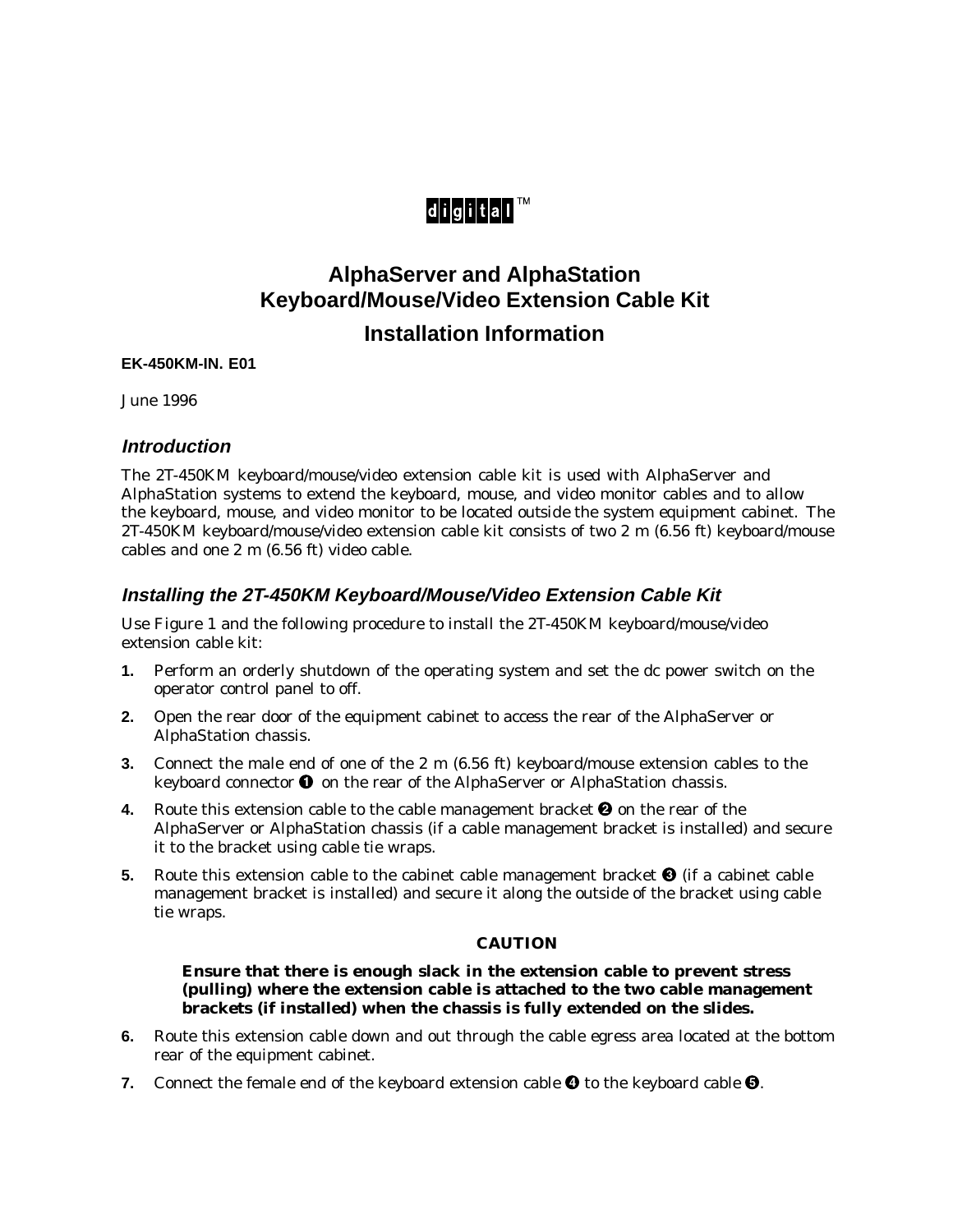- **8.** Connect the male end of the other 2 m (6.56 ft) keyboard/mouse extension cable to the mouse connector  $\Theta$  on the rear of the AlphaServer or AlphaStation chassis.
- **9.** Route this extension cable to the cable management bracket  $\Theta$  on the rear of the AlphaServer or AlphaStation chassis (if a cable management bracket is installed) and secure it to the bracket using cable tie wraps.
- **10.** Route this extension cable to the cabinet cable management bracket  $\Theta$  (if a cabinet cable management bracket is installed) and secure it along the outside of the bracket using cable tie wraps.

#### **CAUTION**

#### **Ensure that there is enough slack in the extension cable to prevent stress (pulling) where the extension cable is attached to the two cable management brackets (if installed) when the chassis is fully extended on the slides.**

- **11.** Route this extension cable down and out through the cable egress area located at the bottom rear of the equipment cabinet.
- **12.** Connect the female end of the mouse extension cable  $\bullet$  to the mouse cable  $\bullet$ .
- **13.** Connect the male end of the 2 m (6.56 ft) video extension cable to the video card connector  $\Theta$  on the rear of the AlphaServer or AlphaStation chassis.
- **14.** Route this extension cable to the cable management bracket  $\Theta$  on the rear of the AlphaServer or AlphaStation chassis (if a cable management bracket is installed) and secure it to the bracket using cable tie wraps.
- **15.** Route this extension cable to the cabinet cable management bracket  $\Theta$  (if a cabinet cable management bracket is installed) and secure it along the outside of the bracket using cable tie wraps.

#### **CAUTION**

### **Ensure that there is enough slack in the extension cable to prevent stress (pulling) where the extension cable is attached to the two cable management brackets (if installed) when the chassis is fully extended on the slides.**

- **16.** Route this extension cable down and out through the cable egress area located at the bottom rear of the equipment cabinet.
- **17.** On the female end of the video extension cable  $\Phi$ , ensure that two washers and standoffs  $\Phi$ are installed.
- **18.** Connect the female end of the video extension cable  $\Phi$  to the male end of the video monitor cable  $\Phi$ .
- **19.** Connect the other end of the video monitor cable to the video monitor.
- **20.** Close the rear door of the equipment cabinet.
- **21.** Set the dc power switch on the operator control panel to on.